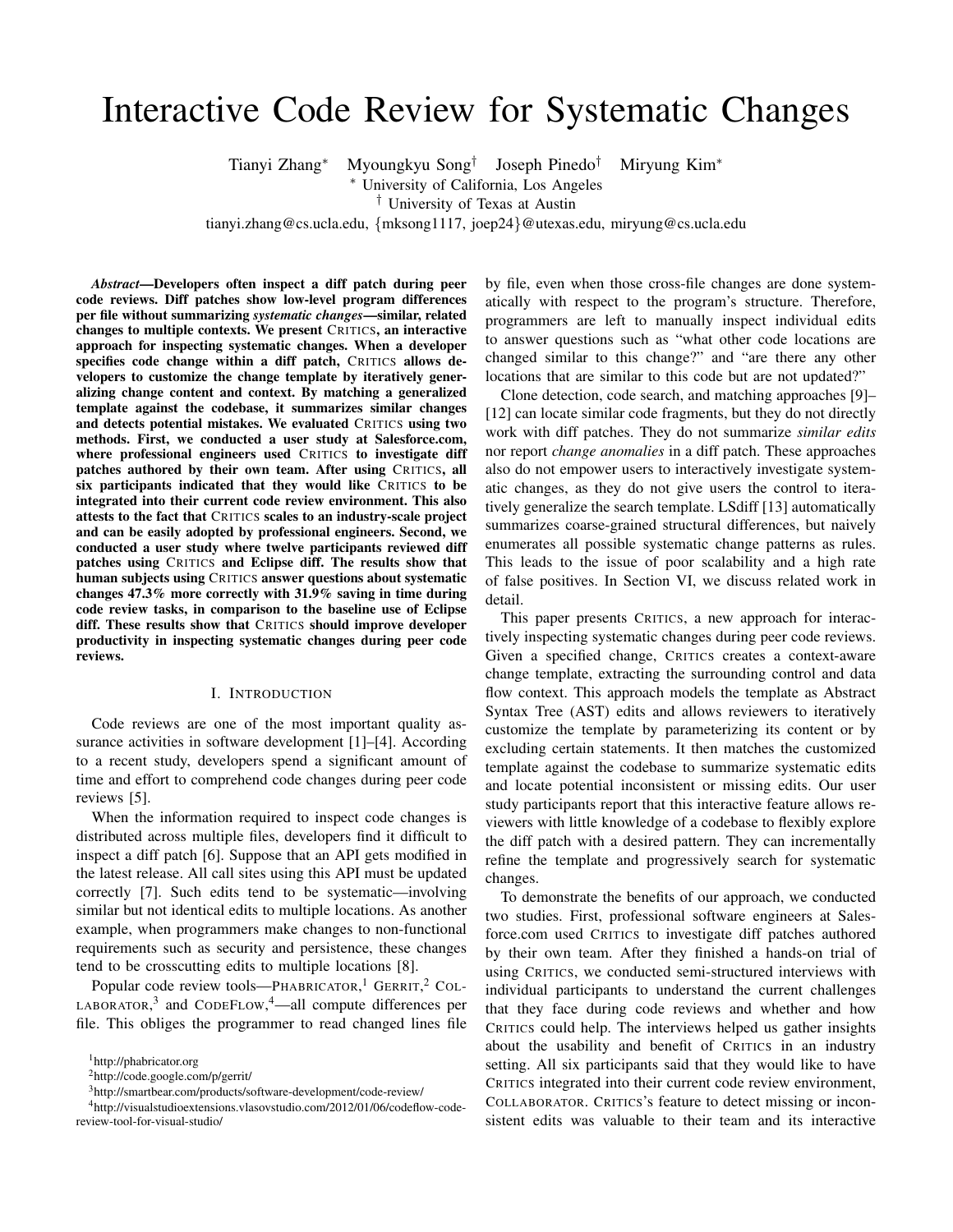usage was appropriate for novice developers to learn about the codebase.

In our second study, twelve participants reviewed diff patches using both CRITICS and Eclipse diff. This controlled experiment found that human subjects answered questions about systematic changes 47.3% more correctly and 31.9% faster on average with the assistance of CRITICS, in comparison to the baseline use of Eclipse diff. In addition to these two studies, we also compared the accuracy of CRITICS with our prior work LASE. The comparison found that in five out of six cases, interactively customizing a change template using CRITICS could achieve the same or even higher accuracy than LASE within a few iterations, showing the benefit of *interactive* template generation, as opposed to *fixed* template generation. In summary, our paper makes the following contributions.

- A new approach for interactively inspecting diff outputs. CRITICS provides a novel integration of program differencing and interactive code pattern search to locate and examine systematic changes. It is instantiated as an Eclipse plug-in and the tool is available online. Our replication package also includes tutorial materials, study tasks, and survey questions used for a lab study.<sup>5</sup>
- A user study with six professional software engineers at Salesforce.com. After using CRITICS to investigate the patches authored by their own team, the participants reported that CRITICS is helpful for inspecting system-wide changes and noticing oversight errors. All participants said they would like CRITICS to be integrated into their current code review environment. The study also shows that CRITICS is a mature tool that scales to an industry project and can be easily used by professional engineers.
- A lab study with twelve students at the University of Texas. Students answered questions about systematic changes more correctly and quickly using CRITICS than using Eclipse diff.

The rest of this paper is organized as follows. Section II illustrates our approach using a motivating example. Section III describes how CRITICS models code change as context-aware AST edits using static program analysis and how it matches a generalized change template using an adapted robust tree edit distance algorithm. Section IV-A describes a study with software engineers at Salesforce.com. Section IV-B describes our controlled experiment where participants complete code review tasks with and without CRITICS. Section V discusses the comparison between CRITICS and our prior work LASE and threats to validity. Section VI describes related work.

## II. MOTIVATING SCENARIO

This section overviews CRITICS with a real world example drawn from Eclipse Standard Widget Toolkit (SWT) project. SWT is an open source widget toolkit with 400K lines of source code over 1000 files. This example is based on a diff patch at revision 13516, as shown in Figure 1. The patch is adapted and simplified for presentation purposes.

Suppose Alice updates the program to use the new sendEvent API. Barry needs to review Alice's changes to ensure all locations using sendEvent are updated correctly and to check if there is any location that Alice forgot to change. The diff patch authored by Alice is over 450 lines of changes distributed across 42 different locations.

In order to find incorrect edits, Barry needs to inspect line level differences file by file. In particular, to identify missing updates, he must also inspect unchanged code as well, since the original diff patch does not show what did *not* change. The following shows how Barry may iteratively use CRITICS to inspect systematic changes and to detect potential missing or inconsistent updates.

Iteration 1. Suppose Barry first inspects changes in the keyDownEvent method in Figure 1(a). He wonders whether there are other methods that are changed similarly to keyDownEvent. So he selects the changed code in the diff patch. Given the selected change, CRITICS identifies the *change context*—unchanged, surrounding code relevant to these edits in terms of control and data dependences, which further serves as an anchor to locate missing updates during the searching process. So the default template generated by CRITICS consists of both the initial edit selection and the change context. Using the template, CRITICS locates code that matches the change context but is missing the update, shown in Figure 1(b).

Iteration 2. After examining the search result in the first iteration, Barry wants to explore further since he suspects other locations may use different identifier names. To match similar but not identical changes, CRITICS allows Barry to generalize the change template by parameterizing type, variable, and method names. So Barry generalizes the variable name event and searches again. This time, the location in Figure 1(c) is summarized although it uses a different variable name, ev.

Iteration 3. CRITICS includes the change context such as the switch and case statements from lines 3 to 5 in Figure 1(a) in the current template. Barry wonders if there are similar changes in different control-flow contexts such as a for loop or an if-else branch. He excludes the switch statement. Using the new refined template, CRITICS locates buttonUpEvent in Figure 1(d). This location uses an if statement instead of a switch statement. However, CRITICS flags this location as a potential inconsistent change, since Alice mistakenly swapped the two expressions, EXPAND and COLLAPSE. Such mistake is usually hard for the reviewer to detect during code inspection.

## III. APPROACH

CRITICS provides a novel integration of program differencing and pattern-based interactive code search to help developers note inconsistent or missing changes during peer code reviews. It consists of the following three phases. Phase I takes a user specified change region and extracts the relevant context. Phase II allows developers to customize the change template by interactively generalizing its content. Phase III matches a template against the codebase to summarize similar changes and to detect potential anomalies. The reviewer can

<sup>5</sup>https://sites.google.com/a/utexas.edu/critics/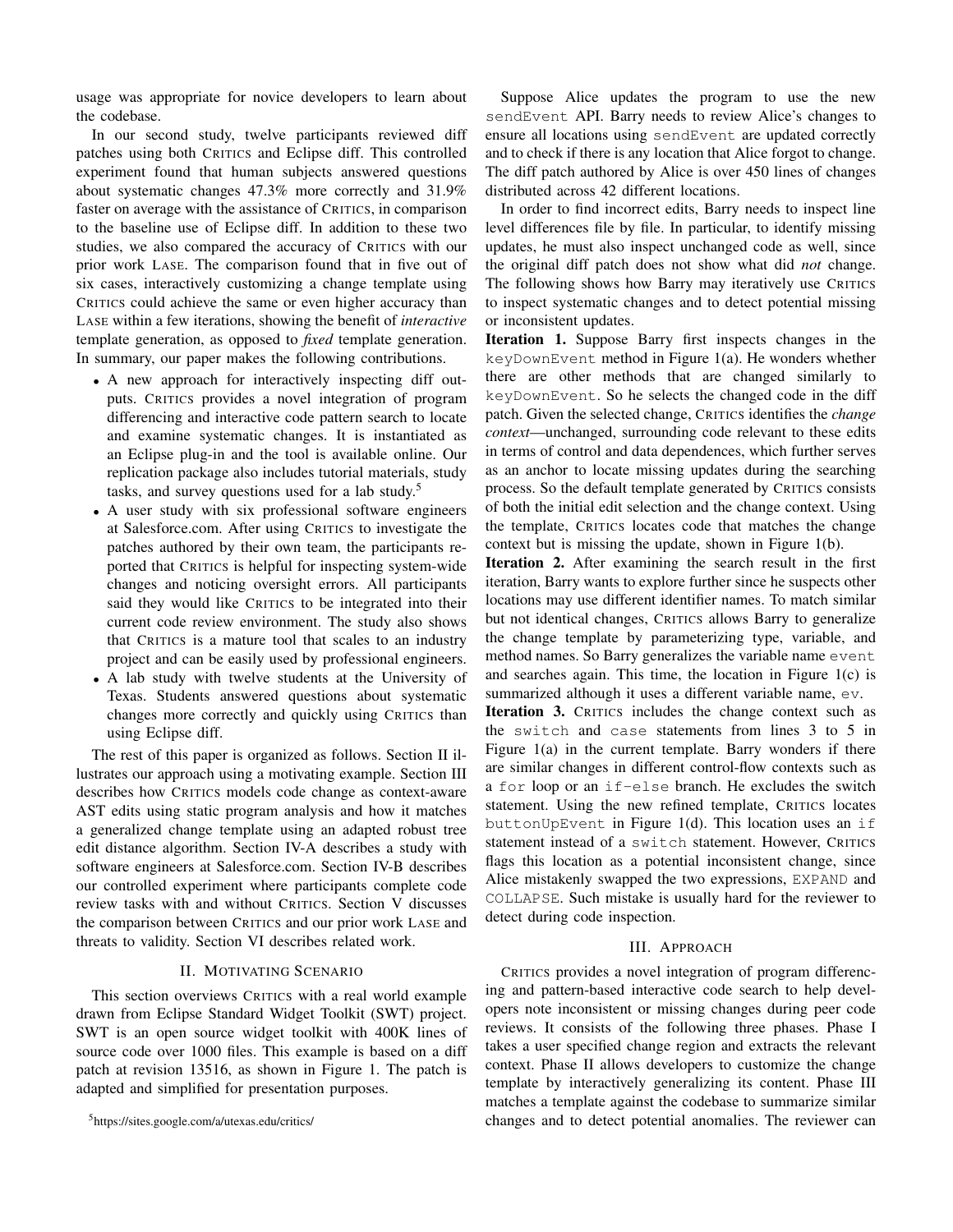```
1 int keyDownEvent (int wParam, int lParam) {
2 - ExpandItem item = items [focusIndex];
3 switch (wParam) {
   4 case OS.VK_SPACE:
    5 case OS.VK_RETURN:
     Event event = new Event ():
7 - event.item = item;
8 - sendEvent(true, event);
9 + event item = focusItem:
10 + sendEvent(focusItem.expanded ? COLLAPSE:EXPAND,
       event);
11 + refreshItem(focusItem);
12 \cdot \cdot \cdot13 }
                (a) A changed region selected by Barry
                                                                 1 int keyPressedEvent (int wParam, int lParam) {
                                                                     ExpandItem item = items [focusIndex];
                                                                     3 switch (wParam) {
                                                                     4 case OS.VK_SPACE:
                                                                     5 case OS.VK_RETURN:
                                                                       Event event = new Event ();
                                                                       event.item = item:
                                                                  8 sendEvent(true, event);
                                                                  9 ...
                                                                 10 }
                                                                      (b) Code location with exactly the same context but missing the update
1 int keyReleaseEvent (int wParam, int lParam) {
 2 - ExpandItem item = items [focusIndex];
   3 switch (wParam) {
    4 case OS.GDK_RETURN:
   5 case OS.GDK_SPACE:
    Event ev = new Event ();
7 - ev.item = item;
8 - sendEvent(true, ev);
9 + ev.item = focusItem;
10 + sendEvent(focusItem.expanded ? COLLAPSE:EXPAND, ev);
11 + refreshItem(focusItem);
12 \cdot \cdot \cdot13 }
                                                                  1 int buttonUpEvent (int wParam, int lParam) {
                                                                  2 - ExpandItem item = items [focusIndex];
                                                                     if (lParam == HOVER) {
                                                                      Event bEvent = new Event ();
                                                                  5 - bEvent.item = item;
                                                                  6 - sendEvent(true, bEvent);
                                                                  7 + bEvent.item = focusItem;
                                                                  8 + sendEvent(focusItem.expanded ? EXPAND:COLLAPSE,
                                                                        bEvent);
                                                                  9 + refreshItem(focusItem);
                                                                 11 }
```
(c) A similar but not identical change using a different variable name, ev, instead of event

Fig. 1: Simplified examples of systematic changes, inconsistent changes, and missing updates. Code deletions are marked with '-' and additions are marked with '+'.

investigate the diff patch and achieve the desired result by iteratively refining the change template (Phase II) and searching change locations (Phase III).

## *A. Context Extraction*

CRITICS parses the selected changed fragments into Abstract Syntax Tree (AST) edits and extracts the change context—surrounding unchanged code on which the selected edits are control and data dependent by performing static intra procedural slicing [14]. It selects all upstream dependent AST nodes based on a transitive relation within a method. The context could indicate where edits should be applied and serve as an anchor to locate systematic edits and to identify potential mistakes.

- Data dependence: AST node  $n_i$  is data dependent on node  $n_i$ , if node  $n_j$  uses a variable whose value is defined in node  $n_i$ . For example, by analyzing data dependencies between edits and surrounding unchanged code, CRITICS includes a variable declaration at line 6, whose variable event is referenced from the deleted line 7 in Figure 1(a).
- Control dependence: AST node  $n_i$  is control dependent on node  $n_i$ , if node  $n_j$  may or may not execute depending on a decision made by node  $n_i$ . For example, the switch and case statements from lines 3 to 5 in Figure 1(a) are included since the execution of the changed code depends on these control predicates.

## *B. Change Template Customization*

CRITICS creates a default change template, including the initial selected fragments and the change context. A reviewer can customize the template by generalizing its content and to iteratively refine the template.

(d) Inconsistent change by mistakenly swapping two expressions, EXPAND and COLLAPSE

*Parameterizing Identifiers.* CRITICS allows a developer to parameterize type, variable, and method names, so that they can be regarded as equivalent to different identifiers during the matching process. Suppose that there is a statement char  $\lceil \cdot \rceil$  $data = foo()$  in the change template. By parameterizing the variable name, data, CRITICS automatically propagates the parameterization to all statements referencing data and this statement can be matched to any other statements in the form of char  $\begin{bmatrix} 1 \\ 5 \end{bmatrix}$   $\begin{bmatrix} 5V1 \\ 5V2 \end{bmatrix}$  represents any variable name.

*Excluding Statements.* CRITICS allows a user to exclude certain statements in the change template. Specially, by excluding contextual statements, CRITICS is able to find similar changes in multiple contexts. An excluded statement is mapped to a parameter \$EXCLUDED in a generalized change template. For example, by converting switch $(x)$  to  $$$ EXCLUDED, it can match if  $(x == 1114)$  in line 3 in Figure 1(d).

### *C. Matching and Anomaly Detection*

Given a customized change template, CRITICS searches and summarizes systematic changes.

*Tree Matching.* To compute the similarity between different locations, CRITICS parses methods to abstract syntax trees and searches for similar subtrees by matching the template against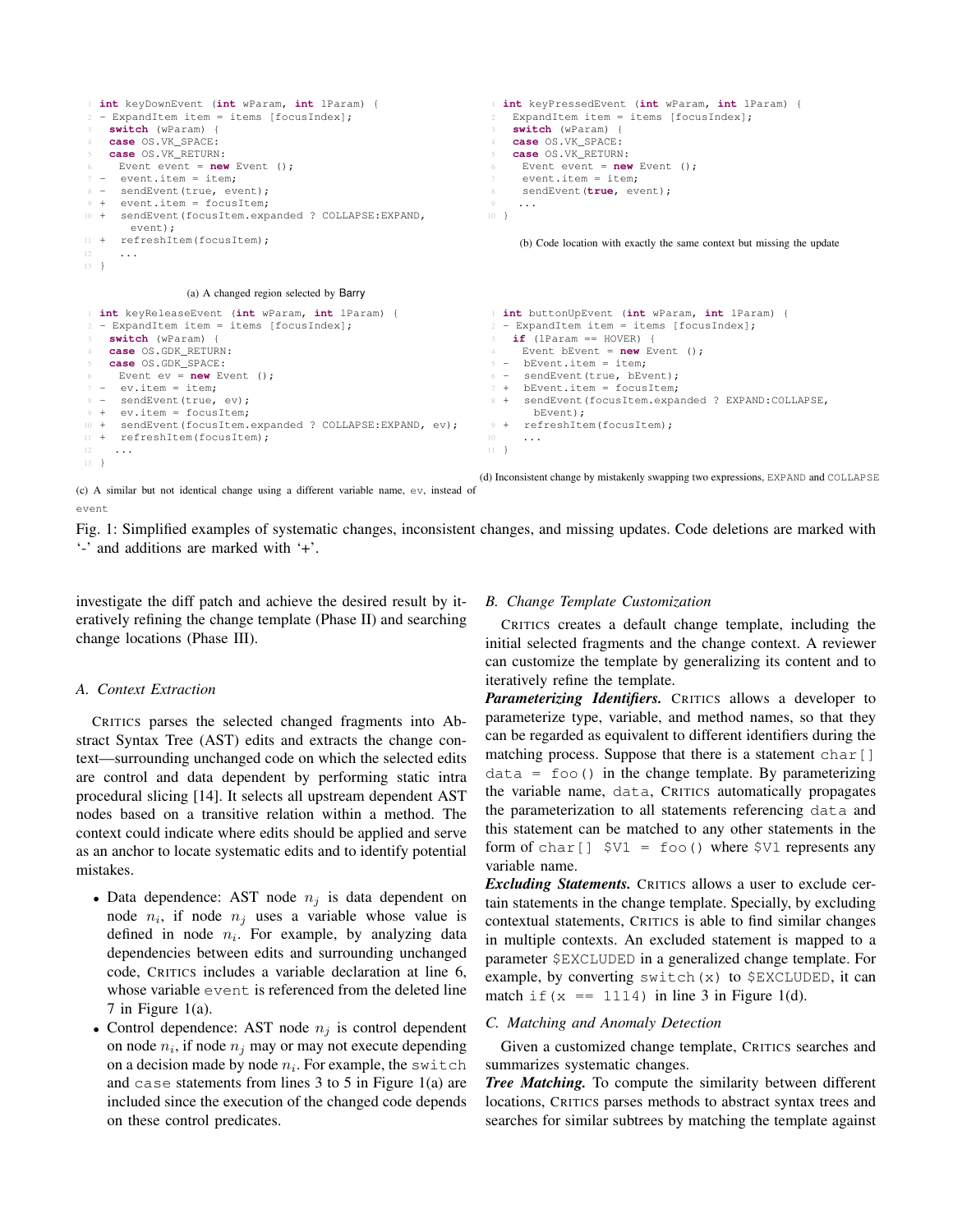other methods in the codebase. CRITICS extracts a *query tree* from an abstract diff template. This query tree is then matched against a *target tree* of the rest of the codebase. CRITICS applies an efficient and worst-case optimal tree matching algorithm, Robust Tree Edit Distance (RTED) [15], which combines the strengths of Zhang's algorithm [16] and Demaine's algorithm [17]. Zhang's algorithm is efficient for trees with  $O(log n)$  depth but has the worst-case time complexity  $O(n<sup>4</sup>)$ . Demaine's algorithm has a better worst-case time complexity  $O(n^3)$  but runs into the worst case frequently. RTED recursively decomposes the input trees into sub-forests, either removing the leftmost or the rightmost root node. It then computes the tree edit distance recursively by finding structural alignment. RTED then provides a list of matching node pairs with node edit operations that transform one tree into another.

The original RTED algorithm finds node-level alignment by calculating the minimum edit distance, producing many false positives. Therefore, CRITICS further computes token-level alignment between two matching AST nodes, as described in procedure TokenMatch in Algorithm 1. Given a list of token level matches, CRITICS checks whether a parameterized name is mapped to a concrete name. If the token labels are exactly the same, CRITICS considers them to be equivalent. While matching labels, we match the parameterized names such as \$V1 in the query tree with any concrete name in the target tree to support flexible matching. Suppose that RTED aligns two nodes: " $\overline{y}$   $\overline{y}$   $\overline{y}$  =  $\overline{y}$   $\overline{y}$  (y)" and "int x  $=$  foo(y)." CRITICS produces token level alignment: {(" $\frac{1}{2}$ ", 'int"),  $("SV", "x"), ("SM(y)", "foo(y)")\}.$  Because these token level mappings are allowed via explicit parameterization in the previous step, CRITICS considers the aligned two nodes as identical and continues to check the next aligned pair.

As another adaptation to RTED, CRITICS checks whether there is an excluded node in the list of the aligned nodes computed by RTED. If RTED aligns an \$EXCLUDED node with another node, CRITICS allows such matching, as described in line 11 in Algorithm 1. Suppose that CRITICS takes a node pair switch(x) in a query tree and if  $(x == y)$  in a target tree. If the node switch $(x)$  is excluded by a user, CRITICS matches the two nodes. Figure 2 shows an example of node level and token level alignment.

CRITICS improves the performance of search by caching relevant data to reduce search load. CRITICS maps an identifier name to a set of source files using the identifier name and stores the mappings in a hash table. Before running RTED, CRITICS inspects each identifier name in a query tree and identifies a set of files using the same set of identifier names by looking up the hash table. Then, it only scans through the searched source files to avoid unnecessary matching.

*Change Summarization and Anomaly Detection.* Each template consists of a before state and an after state. The *before state* refers to code before edits. Conversely, the *after state* refers to the code after edits. Using the tree matching algorithm, CRITICS finds two sets of similar subtrees, matching the old and the new version respectively. If a method matches the before state, but not the after state, it implies that the



(b) A target tree matched with the above query tree.

Fig. 2: RTED matches nodes, such as  $(N_1, M_1)$ ,  $(N_2, M_2)$ ,  $(N_3, M_3)$ ,  $(N_4,$  $M_4$ ), (N<sub>5</sub>, M<sub>6</sub>), and (N<sub>6</sub>, M<sub>7</sub>), and CCRITICS matches tokens in the labels of two matched nodes  $N_5$  and  $M_6$ , such as ("\$T1", "byte[]"), ("\$V1", "buffer"), and ("\$M2", "bar").

programmer either made an incorrect edit or forgot to update the code. Similarly, if a method matches the after state but not the before state, CRITICS reports it as an anomaly as well, because similar edits are made to different contexts. We report two types of change anomalies: (1) *inconsistent changes*, where edits are applied but partially incorrect and (2) *missing updates*, where the required edits are completely missing. This feature of detecting change anomalies distinguishes CRITICS from other pattern mining and anomaly detection approaches that work with a single program version as opposed to a diff patch.

To summarize the matching systematic changes, CRITICS shows the individual matching locations and summarizes the similar edits using a change template derived from matching locations. Our implementation leverages ChangeDistiller [18] to compute AST edits, Crystal<sup>6</sup> for data and control flow program analysis, and RTED [15] for computing tree edit distance.

## IV. EVALUATION

We evaluated CRITICS using two different methods. First, we conducted a user study with professional software engineers to understand how CRITICS can help them during code reviews. Engineers at Salesforce.com used CRITICS to investigate the real patches found in their version history, authored by their own team. This study emulates the realistic code review scenarios and solicits authentic feedback on the

<sup>6</sup>https://code.google.com/p/crystalsaf/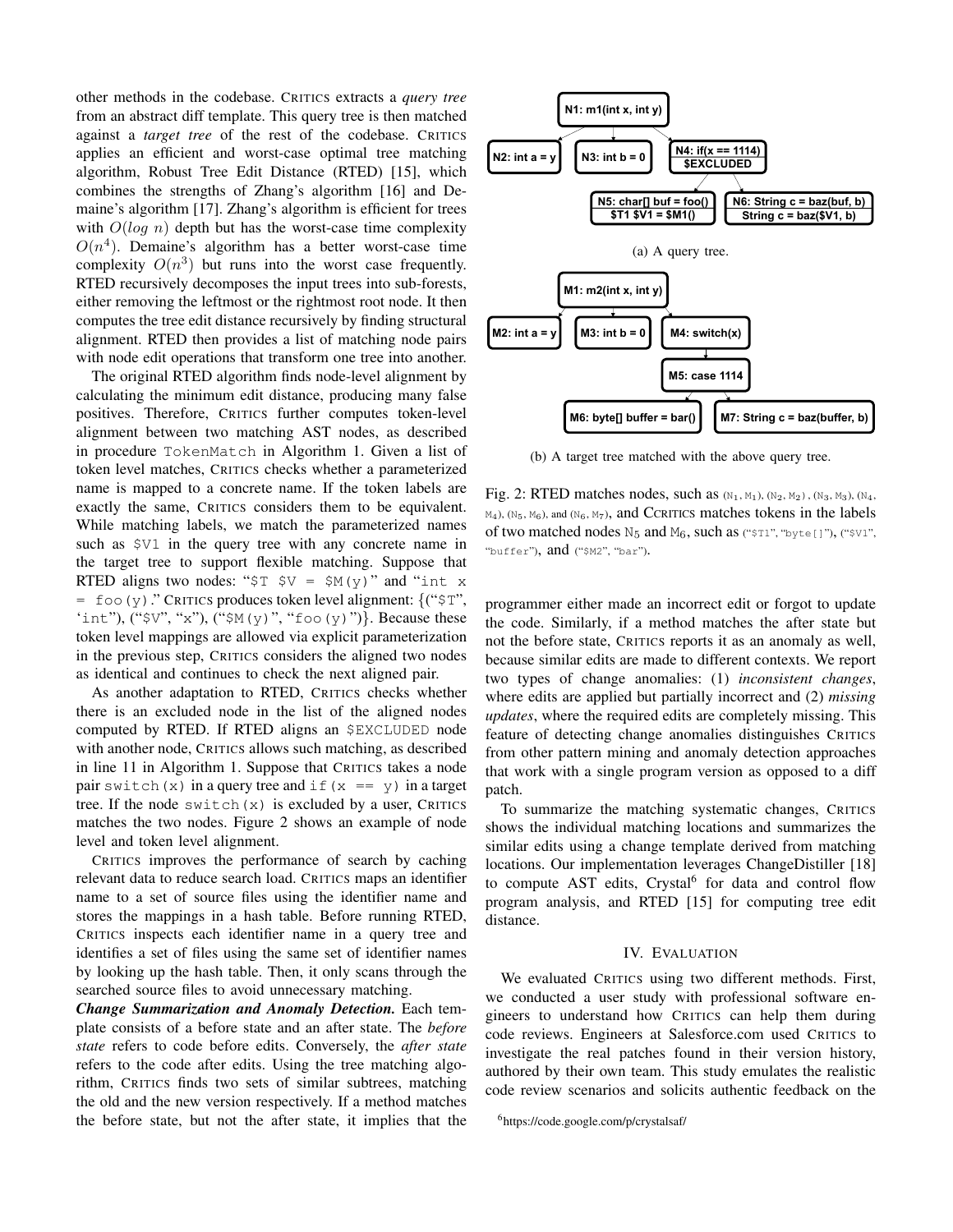#### Algorithm 1: Searching similar subtrees.



use of CRITICS in the real world. Second, we conducted a lab study at the University of Texas at Austin, where twelve participants investigated diff patches using both CRITICS and Eclipse diff and search. We selected Eclipse diff and search as a baseline, because they are default features in Eclipse. We cannot use existing clone-based search tools as a baseline, because they are not designed for inspecting diff patches and thus participants cannot use them without adapting the tools to inspect diff patches. These two evaluation methods (hands-on trials followed by semi-structured interviews and a controlled experiment using human subjects) complement each other by assessing the benefits of CRITICS both qualitatively and quantitatively.

## *A. User Study with Professional Developers at Salesforce*

We recruited six participants from Salesforce.com. The participants included two software developers, three quality engineers, and a project manager from the same team. This team develops a platform for other teams to process and manage big data stored in the cloud. The participant names and the product name are anonymized.

All six participants had at least three years of Java development experience in industry. Five reported that they conduct code reviews at least weekly, using COLLABORATOR, a default

code review tool at Salesforce.<sup>7</sup> Although one manager said he seldom reviews others' changes, we still interviewed him, because he could provide valuable feedback from a manager's perspective. Table I shows the demographic information about the six participants.

In terms of a study procedure, we first gave a presentation to introduce CRITICS's features to the participants. This presentation included a twenty-minute live demo of how to use CRITICS Eclipse plug-in. To get accurate and comprehensive feedback, participants were then asked to use CRITICS to investigate one of the four diff patches authored by their colleagues. This could simulate hands-on experience of using CRITICS in a real world setting, because the participants reviewed patches from their own system.

The four patches came directly from the version history of the Salesforce codebase that they currently work on. We selected the patches that include similar changes to multiple files, because the goal of CRITICS is to help developers examine systematic changes and find potential anomalies. Table II describes the associated commit log descriptions, the size of the patches in terms of changed lines of code, and the number of changed files from the actual version history. While we do not disclose the size of the Salesforce codebase for confidentiality, we report that CRITICS is a mature tool that scales to an industrial-scale project and the participants did not have any problems running CRITICS on their codebase and patches.

For individual participants, the hands-on use of CRITICS lasted about 20 to 30 minutes. Afterward, we conducted a semi-structured interview to solicit their feedback on the utility of CRITICS. The advantage of semi-structured interviews is that they are flexible enough to allow unforeseen types of information to be recorded [19]. The interviews were audio-recorded and transcribed later for further analysis. The interview questions are described below.

- What kind of challenges do you face when you conduct code reviews?
- In which situation, do you think CRITICS can help improve code reviews in your team?
- Would you like to have CRITICS be integrated with the code review tool you are currently using?
- How do you like or dislike CRITICS?

| Subject        | Role                | Gender | Age       | Java<br>Experience | Code Review<br>Frequency |
|----------------|---------------------|--------|-----------|--------------------|--------------------------|
|                | Developers          | Male   | $21 - 30$ | 4                  | Weekly                   |
| 2              | Quality<br>Engineer | Female | 21-30     | 3                  | Weekly                   |
| 3              | Manager             | Male   | $41 - 50$ | 4                  | Seldom                   |
| $\overline{4}$ | Quality<br>Engineer | Male   | $21 - 30$ | 5                  | Weekly                   |
| 5              | Quality<br>Engineer | Female | $31 - 40$ | 10                 | Weekly                   |
| 6              | Developers          | Male   | $41 - 50$ | 14                 | Daily                    |

TABLE I: The demographic information of study participants

<sup>7</sup>http://smartbear.com/products/software-development/code-review/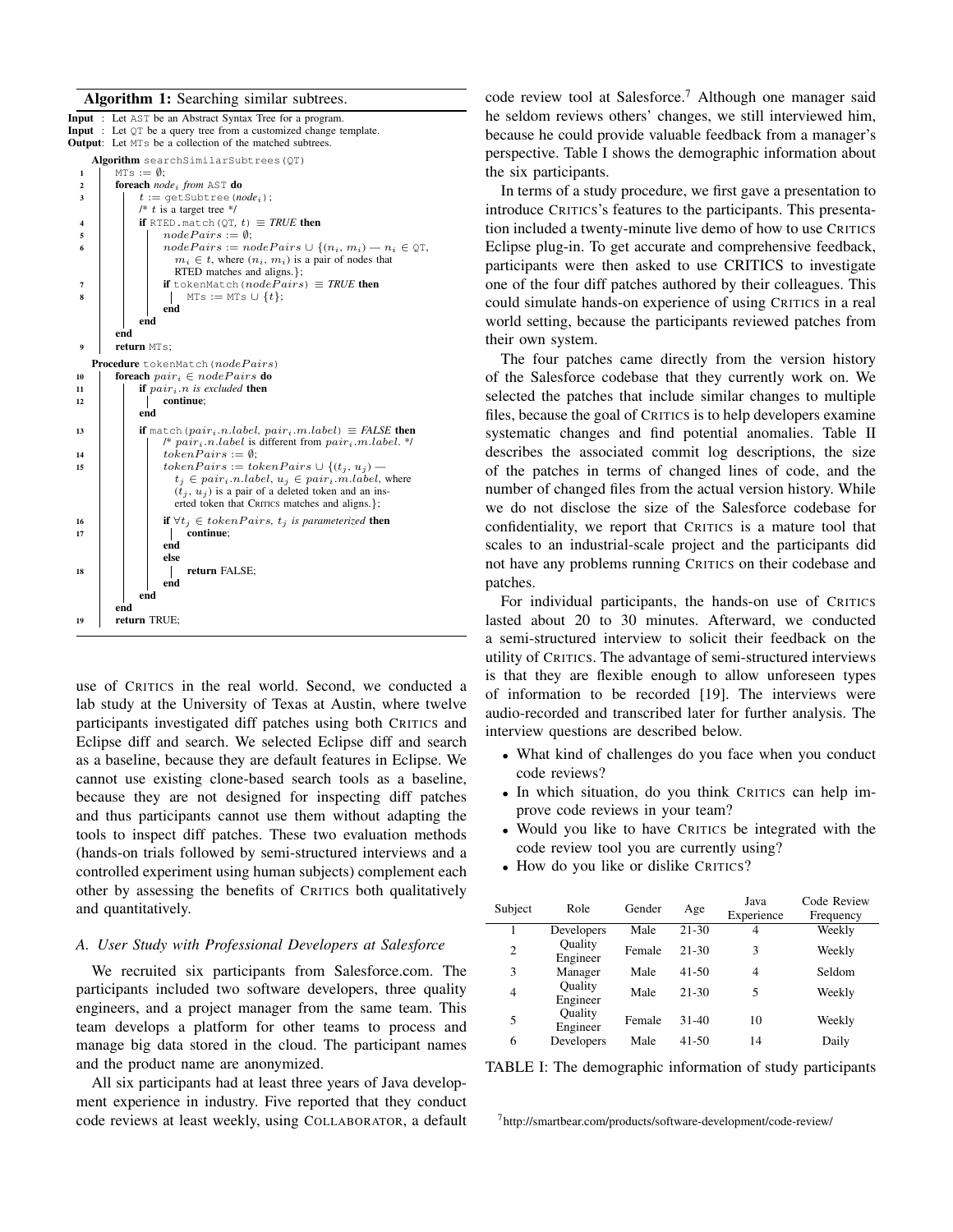| N <sub>0</sub> | <b>Commit Description</b>                                                                                                   | Changed<br>LOC | Num of<br>Changed Files |
|----------------|-----------------------------------------------------------------------------------------------------------------------------|----------------|-------------------------|
|                | Refactor test cases by moving<br>bean maps to respective utils classes                                                      | 743            | 22.                     |
| 2              | Refactoring the API to get versioned<br>field values by passing the<br>version context as a parameter                       | 943            | 34                      |
| 3              | Refactor tests by using try-with-<br>resources statements to ensure the<br>resource object is released after<br>the program | 484            | 10                      |
|                | Update common search tests by<br>getting versioned test data                                                                | 2224           | 12.                     |

TABLE II: Diff patches from Salesforce.com used for the study

The interview results are organized by the questions raised during the interviews.

**What kind of challenges do you face when you conduct peer code review?** COLLABORATOR allows developers to upload, compare, and comment patches during code reviews. However, participants find it hard to review systematic changes, since COLLABORATOR only highlights differences on the uploaded patches, lacking the ability to identify underlying similar change patterns and pinpoint overlooked mistakes.

*"Since REST APIs across different versions generally share similar code snippets, refactoring on versioned APIs often involves similar changes. Unfortunately, these changes are not always exactly the same, including subtle differences in different locations."*

*"It is hard for us to find missing updates, especially if the reviewer is not familiar with the codebase. So we totally depend on regression testing to check if there is any location we forgot to change, assuming it (the overlooked change) will break test cases. But, honestly, it does not work very well."*

**In which situations do you think** CRITICS **can help improve code reviews in your team?** The participants mentioned that CRITICS can help them inspect system-wide changes, so that they do not need to manually walk through each changed location line by line. They also discussed that code reviews are usually assigned to senior developers and consequently piled up on them, since they are familiar with the codebase and are more likely to notice oversight errors. They believed that the interactive search process of CRITICS is an efficient method for novices to perform code reviews, unleashing the burdens of senior developers and spreading knowledge between team members.

*"Because currently in our company, reviewers only ensure the logic correctness and coding style in uploaded patches. They barely check if there is any missing update, unless a reviewer is very familiar with the codebase and knows where the developer should update. That is also why we always assign code reviews to senior developers in the scrum team. The feature in your tool can free us from piling code review tasks on our senior developers, since it can do the inspection automatically without requiring deep knowledge of the codebase."*

*"*CRITICS *would be helpful to check some API updates in*

*our projects. For example, an API from one team is updated and the old API is deprecated. Since people only change the locations they know and reviewers usually do not intentionally check unchanged areas, we cannot guarantee all locations are updated as expected. So using* CRITICS *could help us find out all the locations that need to be updated in the early stage so that we do not need to wait for regression testing or even worse, the customer to tell us if there is any place that we updated incorrectly or forgot to update."*

**Would you like to have** CRITICS **be integrated with your current code review tool?** All six participants provided strong positive answers and believed that it would be useful to have CRITICS integrated to their code review tool, COLLABORATOR.

*"Definitely. It makes sense to integrate it with* COLLABORA-TOR*, since it will save a lot of time for code review."*

*"Of course. Currently* COLLABORATOR *only highlights the changed location in a very naive way. A feature like extracting and visualizing the change context can help us better understand the change itself as well as find some underlying change patterns between related changes."*

**How do you like or dislike** CRITICS**?** They thought CRITICS would be a good time saving tool for code reviews. Four participants replied that they like the search feature a lot because of its flexibility and interactivity compared with existing textual search. Two participants shared the UI is not very intuitive at a first glance and it took some time for them to grasp the UI.

*"I like it since it is a great time saving tool for code review and I think its ability to find similar changes can be useful in our work."*

*"It will be more interesting if you can provide the change skeleton by default in the tree graph and enable users to expand a node to see details if they want to."*

In summary, after using CRITICS to investigate their own team's patches, participants told us that CRITICS can improve developer productivity in code reviews and should be integrated to COLLABORATOR. Professional engineers encounter challenges when reviewing system-wide code changes. Currently, in their work environment, they barely have any reliable mechanism to guarantee all locations are correctly modified. Participants think CRITICS would help them detect unnoticed locations. Its interactive search feature also makes it easier for less experienced developers to use the tool. All participants strongly affirmed that they would like to have CRITICS's features as a part of their current code review environment.

## *B. Lab Study: Comparison with Eclipse Diff and Search*

We conducted a user study with 12 participants to further evaluate the efficiency and usability of CRITICS.

- RQ1: How accurately does a reviewer locate similar changes with CRITICS in comparison to Eclipse diff and search?
- RQ2: How correctly can a reviewer detect change anomalies with CRITICS in comparison to Eclipse diff and search?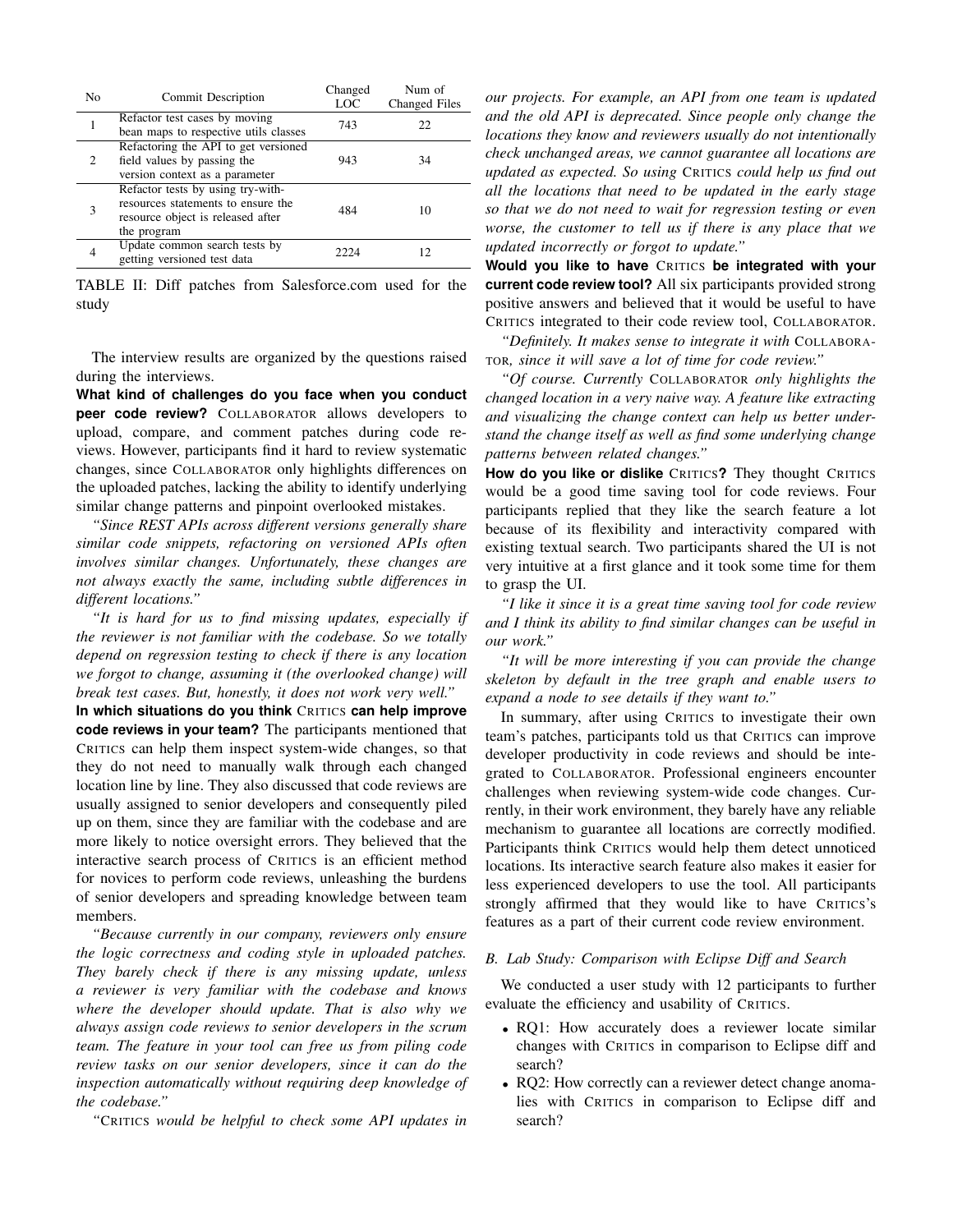| Versions                                                                                                                                                                                                                              | Change Description                                              | Similar Change                                                                                      | Inconsistent Change                          | Missing Update                                                                                                                                                                                                                                                                                                                                                                                                                                                                                                                                                                                                            | Size(LOC)                                                                                                                                                                                                                                                                                                                                                                                                                                                                                                                                                       |  |  |
|---------------------------------------------------------------------------------------------------------------------------------------------------------------------------------------------------------------------------------------|-----------------------------------------------------------------|-----------------------------------------------------------------------------------------------------|----------------------------------------------|---------------------------------------------------------------------------------------------------------------------------------------------------------------------------------------------------------------------------------------------------------------------------------------------------------------------------------------------------------------------------------------------------------------------------------------------------------------------------------------------------------------------------------------------------------------------------------------------------------------------------|-----------------------------------------------------------------------------------------------------------------------------------------------------------------------------------------------------------------------------------------------------------------------------------------------------------------------------------------------------------------------------------------------------------------------------------------------------------------------------------------------------------------------------------------------------------------|--|--|
| <b>JDT 9800</b><br>VS.<br><b>JDT 9801</b>                                                                                                                                                                                             | initiate a variable in a for loop<br>instead of using a hashmap | getTrailingComments(ASTNode)<br>getLeadingComments(ASTNode)<br>getExtendedEnd(ASTNode)              |                                              | getComments(ASTNode)<br>getCommentsRange(ASTNode)                                                                                                                                                                                                                                                                                                                                                                                                                                                                                                                                                                         | 190                                                                                                                                                                                                                                                                                                                                                                                                                                                                                                                                                             |  |  |
| (Simple)<br>Q1. Given the change in the method qetTrailingComments, what other methods containing similar changes can you find? Count the number.<br>A. 0 B. 1 C. 2 D. 3 or more<br>Answer: C. getLeadingComments and getExtendedEnd. |                                                                 |                                                                                                     |                                              |                                                                                                                                                                                                                                                                                                                                                                                                                                                                                                                                                                                                                           |                                                                                                                                                                                                                                                                                                                                                                                                                                                                                                                                                                 |  |  |
|                                                                                                                                                                                                                                       |                                                                 |                                                                                                     |                                              |                                                                                                                                                                                                                                                                                                                                                                                                                                                                                                                                                                                                                           |                                                                                                                                                                                                                                                                                                                                                                                                                                                                                                                                                                 |  |  |
|                                                                                                                                                                                                                                       |                                                                 |                                                                                                     |                                              |                                                                                                                                                                                                                                                                                                                                                                                                                                                                                                                                                                                                                           |                                                                                                                                                                                                                                                                                                                                                                                                                                                                                                                                                                 |  |  |
| Versions                                                                                                                                                                                                                              | <b>Change Description</b>                                       | Similar Change                                                                                      | Inconsistent Change                          | Missing Update                                                                                                                                                                                                                                                                                                                                                                                                                                                                                                                                                                                                            | Size(LOC)                                                                                                                                                                                                                                                                                                                                                                                                                                                                                                                                                       |  |  |
| <b>JDT</b> 10610<br>VS.<br>JDT 10611                                                                                                                                                                                                  | extract the logic of unicode<br>traitement to a method          | getNextChar()<br>getNextCharAsDigit()<br>getNextToken()<br>9 locations in total                     | getNextCharAsJavaIdentiferPart()             | jumpOverMethodBody()<br>getNextChar(char, char)<br>getNextToken()<br>11 locations in total,<br>all located in another file                                                                                                                                                                                                                                                                                                                                                                                                                                                                                                | 680                                                                                                                                                                                                                                                                                                                                                                                                                                                                                                                                                             |  |  |
|                                                                                                                                                                                                                                       |                                                                 |                                                                                                     |                                              |                                                                                                                                                                                                                                                                                                                                                                                                                                                                                                                                                                                                                           |                                                                                                                                                                                                                                                                                                                                                                                                                                                                                                                                                                 |  |  |
|                                                                                                                                                                                                                                       |                                                                 | A. 0 B. 1 C. 2 D. 3 or more<br>A. 0 B. 1-5 C. 6-9 D. 10 or more<br>A. 0 B. 1-5 C. 6-9 D. 10 or more | Answer: C. getComments and getCommentsRange. | getExtendedStartPosition(ASTNode)<br>Q1. Given the change in the method $q$ etNextChar, what other methods containing similar changes can you find?<br>Answer: C. getNextCharAsDigit () and getNextToken (),  8 methods in total<br>Q2. Which of the following methods contains inconsistent change compared with the change in $qetNextChar$ ?<br>Answer: It invokes a wrong method, jumpOverMethodBody instead of qetNextUnicodeChar.<br>O3. How many methods share context similar to the change in $q$ etNextChar but missed the similar update?<br>Answer: D. jumpOverMethodBody, getNextToken  11 methods in total. | Q2. Which of the following methods contains inconsistent changes compared with the change in qetTrailingComments?<br>A. storeTrailingComments B. getExtendedEnd C. getLeadingComments D. getExtendedStartPosition<br>Answer: It uses a wrong expression, i<=this.leadingPtr instead of range==null && i<=this.trailingPtr.<br>O3. How many methods share context similar to the change in $\text{getTrainqComment}$ but missed the similar update?<br>A. getNextCharAsDigit B. getNextCharAsJavaIdentiferPart C. jumOverMethodBody D. jumpOverUnicodeWhiteSpace |  |  |

TABLE III: The description of two patches and corresponding questions for code review tasks.

• RQ3: How much time can a reviewer save in a code review task when using CRITICS?

In this study, we used counterbalancing to control the order effect. Each participant carried out two different code review tasks, Patch 1 and Patch 2, once using CRITICS and once with Eclipse diff and search. In this section, we refer to the setting of Eclipse without CRITICS as *diff* in short. Patch 1 is a simple patch with 190 changed lines, and Patch 2 is a complex patch with 680 changed lines. Both the order of the assigned tools and the order of the assigned tasks were randomized to mitigate the learning effect. Table III describes the patches in terms of data source, patch size (LOC), change description as well as the number of methods that contain similar changes, inconsistent changes, and missing updates. It also describes the user study questions for each patch.

Four of the twelve participants were electrical and computer engineering undergraduate students and the other eight were all graduate students in software engineering. All participants had at least one year experience in using the Eclipse IDE. All but one participant had code review experience with diff tools such as Eclipse diff and Git/SVN diff. Participation was strictly voluntary with no compensation offered.

Prior to each study session, all participants were given a twenty-minute tutorial to learn how to use CRITICS. We gave them a live demo about inspecting a diff patch with CRITICS. The participants first answered two warm-up questions about the assigned diff patch. Then they were given a time to inspect a diff patch and answer three questions about systematic changes. All study tasks concern answering questions about similar changes, because the goal of CRITICS is to support inspection of similar changes, not all types of code changes. The questions required participants to identify methods that were changed similarly to a given location and to search for potential anomalous locations where similar edits were incorrect or completely missing. The three questions are described in Table III. Table IV shows the percentage of correct answers for each tool. To measure efficiency, we recorded the task completion time from when participants started to inspect source code to the time when they submitted the answers.

At the end of the user study, each participant was asked to complete a post study survey to evaluate their experience with CRITICS and Eclipse diff. First, they were asked to rate CRITICS and Eclipse diff separately on the aspects of *relevance*, *clarity*, and *usefulness* for locating similar changes and detecting anomalies. The survey also included open-ended questions to solicit qualitative feedback on how the users like or dislike CRITICS and the suggestions for improving CRITICS.

We recorded each user study session with screen capture software for further analysis. The participants were encouraged to speak out their thoughts, when conducting the code review tasks. Regarding multiple choice questions about the locations of systematic changes and anomalies, we asked the participants to explicitly identify individual method locations. The quotes from the study participants are extracted from these conversations. The data and transcript are anonymized.

*Identifying Similar Changes.* 10 out of 12 participants answered the question (Q1) about similarly changed locations correctly with CRITICS. 5 out of 12 did with Eclipse diff. We observe that Patch 2 usually required more template configuration and search iterations in CRITICS, and participants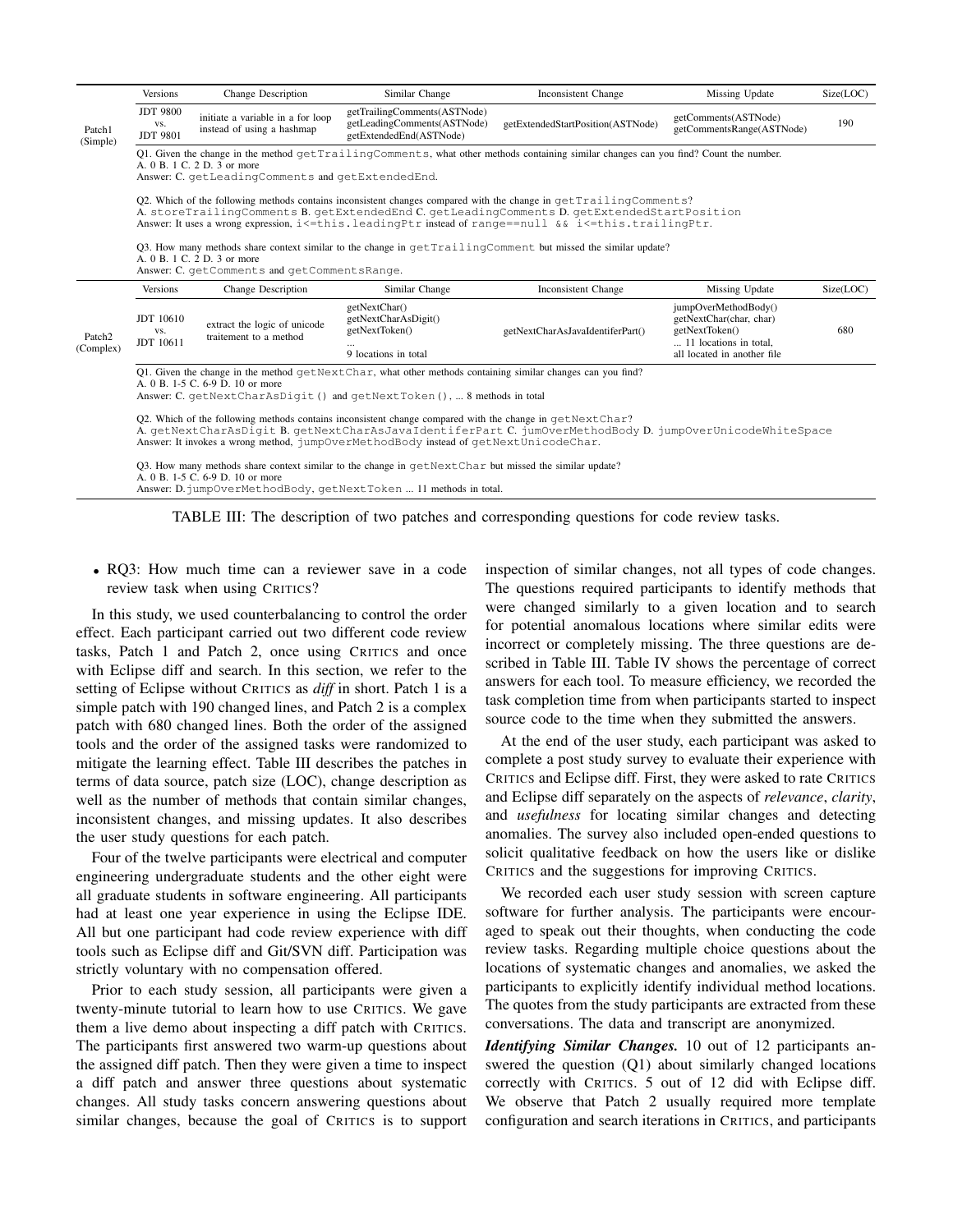|                   | O1 (Similar Changes) |              | O <sub>2</sub> (Inconsistent Changes) |              | O3 (Missing Updates) |              | Time    |         |
|-------------------|----------------------|--------------|---------------------------------------|--------------|----------------------|--------------|---------|---------|
|                   | <b>CRITICS</b>       | diff         | <b>CRITICS</b>                        | diff         | <b>CRITICS</b>       | diff         | Critics | diff    |
| Patch 1 (Simple)  | $100\%$ (6/6)        | 50\% (3/6)   | $100\%$ (6/6)                         | $33\%$ (2/6) | $100\%$ (6/6)        | $83\%$ (5/6) | 0:18:32 | 0:20:24 |
| Patch 2 (Complex) | $67\%$ (4/6)         | $50\%$ (3/6) | $100\%$ (6/6)                         | $83\%$ (5/6) | $83\%$ (5/6)         | 33\% (2/6)   | 0:20:20 | 0:30:53 |

TABLE IV: Average correctness of participants' answers with and without CRITICS. For example, (2/6) means, two out of six participants answered the question correctly.



Fig. 3: Subjective Ratings for Critics and Eclipse Diff

often stopped refining the template after two or three iterations. At that point, the customized template was still not general enough to find all similar changes. Using Eclipse *search* with a few keywords extracted from the patch often produced unstable search results depending on the choice of the keywords. *Detecting Inconsistent Changes.* All 12 participants found inconsistent change locations (Q2) correctly with CRITICS, as opposed to 7 out of 12 with Eclipse diff. We observed that CRITICS can help detecting inconsistent changes for both simple and complex patches.

*Detecting Missing Updates.* 11 out of 12 participants pinpointed all missing updates correctly with CRITICS, while only 4 out of 12 found missing updates with Eclipse diff. We observed that Eclipse diff was comparable to CRITICS, when inspecting a simple, small patch (Patch 1 with 160 line changes), while participants could locate a missed update more accurately when using CRITICS than Eclipse diff for the complex one (Patch 2 with 680 line changes).

*Task Completion Time.* Participants saved 6 minutes and 13 seconds with CRITICS on average, completing the tasks 31.9% faster than Eclipse diff. For the simple patch (Patch 1), CRITICS reduced task completion time by 9.2% on average, 48% at most. But for the complex patch (Patch 2), it reduced time by 34.2% on average, 60% at most. Consistent with the goal of CRITICS to support investigation of systematic changes, it was more useful when a patch consists of a large amount of scattered similar edits.

*User Feedback.* After completing the user study, participants completed a brief questionnaire to rate CRITICS and Eclipse diff based on their experience. Figure 3 shows the subjective ratings from the survey. CRITICS received higher ratings than Eclipse diff from all participants, including how *relevant* the found locations are, how *clear* the tool is and how *useful* the tool is in locating similar edits and detecting anomalies.

We also solicited qualitative feedback from the participants. They appreciated that CRITICS reduces the effort to investigate similar changes, especially in a large system. Using CRITICS, they only needed to inspect one location, as opposed to reading changed lines file by file without having the global context of what they are reviewing.

*"I like the way it (Critics) automatically identifies possible similar edits that I could miss and detects anomalous changes. It really speeds up the code review process."*

However, opinions were divided on the usability of CRIT-ICS's UI. Three participants mentioned that its user interface is not intuitive and would benefit from extra visual options or instructions. They also suggested that CRITICS should provide configuration hints, e.g., which identifier should be generalized.

*"It would be much more straightforward if* CRITICS *gave some hints about which identifiers should be generalized. Currently it seems totally depends on developer's sense."*

In conclusion, participants were able to locate systematic changes and detect anomalies more correctly and quickly in code review tasks using CRITICS. They believed that CRITICS could complement the use of diff during inspection of systematic changes.

## V. DISCUSSION

Comparison with LASE. Our prior work LASE [20] automates systematic editing by searching for locations and applying custom edits to individual locations. It requires multiple change examples as input to generate abstract transformation. It is challenging to directly compare CRITICS with LASE, because LASE's template generation requires multiple examples apriori and is fixed, while CRITICS is an interactive tool that a human can iteratively configure a template. Therefore, we simulate a human-driven template configuration process in CRITICS. From the lab study described in the previous section, we find that users follow common patterns while interactively generalizing the selected edit content and context. They usually generalize one identifier or statement at a time and re-run the search; if the search result degrades, they undo the generalization and try a different identifier or statement. In other words, their generalization strategy is similar to the typical *greedy search*. When generalizing identifiers, users first generalize a variable with a long name rather than a short one. When excluding statements, users prefer to exclude the context node on which a change is *control dependent*, such as if and for. We encode these patterns in a test script to simulate the interactive use of CRITICS. Then we compare LASE's accuracy with CRITICS's accuracy at each iteration.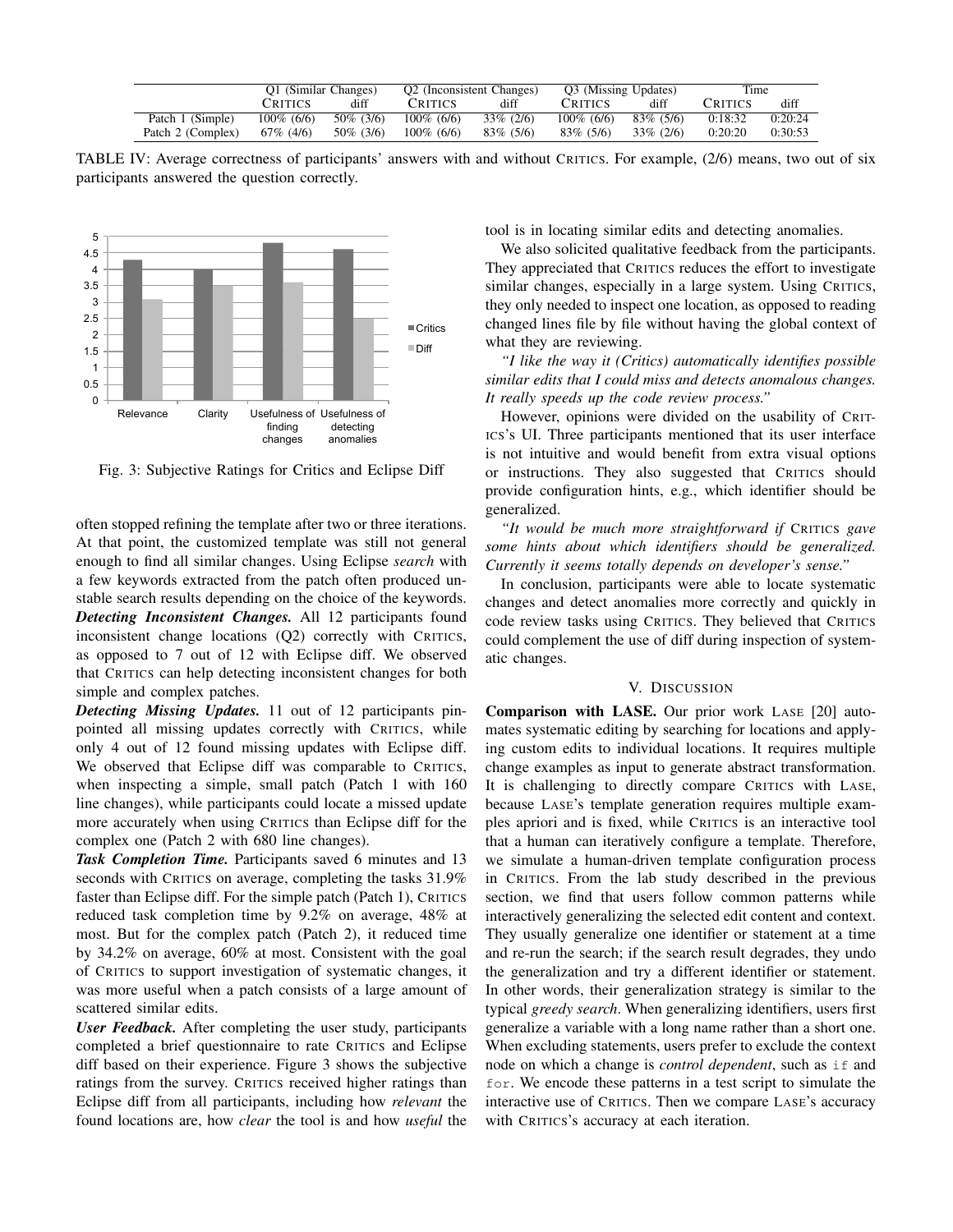

(a) F1 score for finding similar edit locations by excluding statements.



(b) F1 score for finding similar edit locations by parameterizing identifiers.

Fig. 4: F1 score on change template customization.

The oracle test suite is drawn from the systematic edits identified by Park *et al.* [21] in Eclipse JDT and Eclipse SWT and consists six sets of systematic changes. In this test suite, the patch size ranges from 190 to 680 lines of edits. The number of locations with systematic changes ranges from three to ten locations. The first two changed locations are used as input examples to LASE, using the same approach described in Meng et al. [20]. Figure 4 describes the accuracy variation in CRITICS's simulation. Figure 4a represents  $F_1$ score (a harmonic mean of precision and recall) for finding similar changes while varying the number of excluded nodes. Figure 4b represents  $F_1$  score for finding similar changes, while varying the number of generalized identifiers. Table V shows the comparison of search accuracy between CRITICS and LASE, including the iteration numbers till CRITICS achieves the best result and the average execution time for each iteration. In five out of six cases, CRITICS achieves the same or higher accuracy than LASE within a few iterations, showing the benefit of interactive template configuration as opposed to fixed template configuration.

Threats to Validity. In terms of *construct validity*, in our lab study, we measured the correctness of the answers and the time taken to answer questions to measure developer productivity in inspecting systematic changes. Other measures such as the number of potential bugs detected could be used to measure

|         |           | LASE   |           |           |           |        |
|---------|-----------|--------|-----------|-----------|-----------|--------|
|         | Precision | Recall | Iteration | Time(sec) | Precision | Recall |
| Patch 1 |           |        |           | 1.66      |           |        |
| Patch 2 |           | 0.9    | 6         | 8.95      | 0.92      | 0.75   |
| Patch 3 |           |        |           | 13.52     |           |        |
| Patch 4 |           |        |           | 71.98     |           | 0.33   |
| Patch 5 |           |        |           | 6.86      |           |        |
| Patch 6 |           | 0.33   |           | 1.47      |           |        |
| Average |           | 0.87   |           | 17.41     | 0.99      | 0.84   |

TABLE V: Comparison between CRITICS and LASE

developer productivity for peer code reviews. In our user study, we used both large and small patches and counterbalanced the order and task assignment to mitigate learning effect. Because the goal of CRITICS is to help inspect systematic changes, the questions mainly pertain to the questions about similar scattered changes, not general program comprehension questions.

In terms of *external validity*, in our lab study, twelve student developers were not familiar with Eclipse JDT, from where patches are drawn. The lab study may not generalize to professional developers who are familiar with their codebase. To overcome this limitation, in our user study at Salesforce.com, six engineers investigated the patches from their own system.

The study at Salesforce is a qualitative study based on six interviews. Because of the qualitative nature of the study, we do not make any quantitative statements about how much productivity gain CRITICS can provide in comparison to their current code review tool, COLLABORATOR. The study was conducted only in one company. We do not believe this is a significant limitation because the background of the participants and the code review practice at Salesforce.com are similar to other large software companies. In the comparison with LASE, our test suite of systematic changes includes only patches from Park et al.'s data set [21] and may not generalize to projects other than Eclipse JDT and SWT.

To mitigate *internal validity*, in our lab study, before the participants started the task, we asked them to inspect the change example first and answer two questions to calibrate their understanding. The first question required them to choose true or false about detailed statements about the change to ensure that they have carefully inspected the example. The second question required them to identify changes similar to the given example. The warm up questions helped them better understand change similarity.

## VI. RELATED WORK

*Modern Code Reviews and Code Change Comprehension.* Rigby et al. conduct an investigation into code review practices in open source development and find that developers can understand small, logical, coherent units of code changes better rather than large, unrelated changes [22]. Rigby et al. also find general principles of code review practices and the benefit of code review for knowledge sharing among developers [23]. Bacchelli and Bird study modern code review practices and find that a key challenge is lacking tool support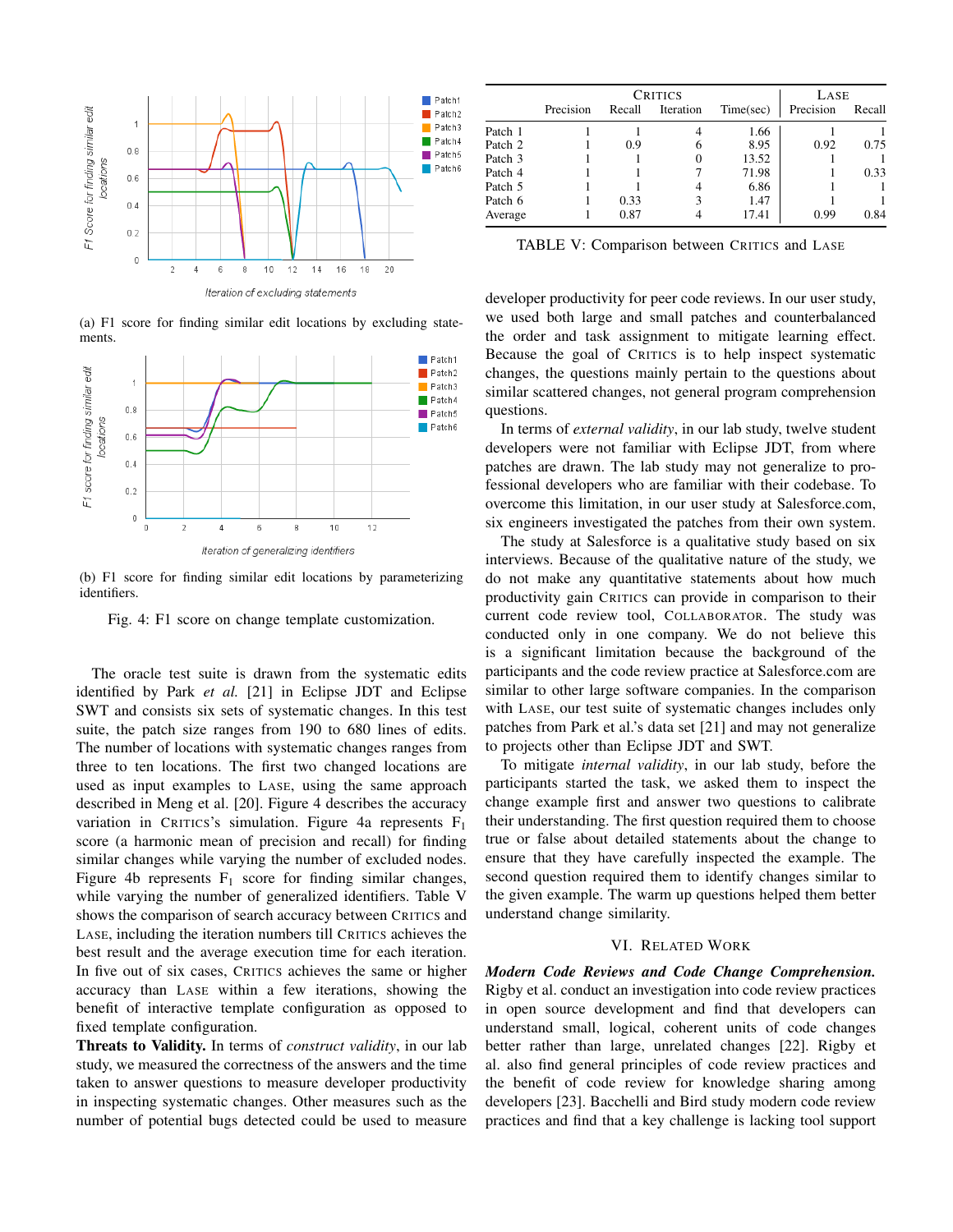for code change comprehension [24]. Tao et al. also study the challenges that developers face when they comprehend code changes and find that modern code review tools must support the capability to divide a large chunk of code changes into sub logical groupings and to filter non-essential changes [5]. These findings motivate CRITICS. Barnett et al. also design a static analysis technique to help developers to understand code changes during code reviews [25]. They decompose composite changes and cluster relevant ones using dependence analysis. While our work shares the same goal of assisting code change comprehension, our work focuses on inspecting similar changes and detecting anomalies.

*Code Search and Anomaly Detection.* Chang et al. use graph mining to detect implicit programming rules from system dependence graphs and use these rules to find violations [26]. Wang et al. propose a dependence-based code search technique [11]. Their query language is capable of capturing control and data dependences. Their work is later enhanced with semantic topic modeling [27].

Instant code search techniques take a code example as input and return other similar code examples on demand [28, 29]. In particular, CBCD detects recurring clone related bugs by finding similar ASTs with program dependence information. These techniques are based on code clone mining [10, 30]– [33].

Several approaches detect inconsistencies among code clones. CP-Miner [9], SecureSync [34] and Jiang et al.'s work [35] find cloning-related inconsistencies by searching for duplicated code. SPA categorizes four common types of porting inconsistencies and detects discrepancies between the surrounding context of systematic changes [36]. Lo et al. actively incorporate incremental user feedback to continually refine clone-based anomaly reports and selectively present clone-based bugs [37]. Lin et al. detect differences across multiple clone instances to help with clone comprehension [38].

CRITICS differs from these code search and clone detection techniques in two ways. First, CRITICS directly target investigation of diff patches as opposed to a single program version. Due to these differences, in our lab study, we could not directly compare with existing clone-based search tools, because these tools are not designed for inspecting diff patches. Second, CRITICS allows users to *interactively* generalize a search template to provide flexibility.

*Systematic Change Inference.* RefFinder finds the types and locations of refactoring edits using pre-defined refactoring rules [39]. LSdiff infers systematic change patterns at a coarse granularity and summarizes them as logic rules [13]. It also detects potential inconsistencies that violate the systematic change patterns. LSdiff supports only coarse-grained analysis at the level of method calls and field accesses. It also does not leverage any human input and therefore it often discovers a large amount of rules in an inefficient top-down manner, while discarding most of them in a post-processing step. In contrast, CRITICS allows a user to interactively refine an abstract diff template to be used. Chianti groups related code changes at a coarse granularity using predefined rules. To our knowledge, none of these were evaluated with a user study unlike ours [40].

*Automating Systematic Edits.* Andersen et al. propose generic patch inference, which takes a set of example program transformations and generate a generic patch to automate similar edits to multiple locations [41]. LibSync recommends similar API usage adaptation patterns but does not automate complex edits [42]. SYDIT takes a single code change as input and replicates similar change to a user provided target [43]. LASE uses multiple change examples to automate similar changes to multiple code fragments [20]. However, these approaches do not provide users interactivity and flexibility to tune change templates. In the comparison between CRITICS and our prior work LASE (Section V), we show that this interactive feature of CRITICS allows users to achieve high accuracy within a few iterations.

This paper makes a unique contribution of conducting two rigorous user studies to assess the effectiveness of CRITICS during peer code reviews. The above prior work on automated systematic editing was not evaluated using user studies. The demonstration paper on CRITICS describes the user interface features of CRITICS and does not include any technical algorithm description and user studies [44].

## VII. CONCLUSION

We present CRITICS, a novel approach for searching systematic changes and detecting potential anomalies during peer code reviews. It takes as input a selected sub-region of diff patch and allows a reviewer to customize a change template by interactively generalizing the AST edits and surrounding context. A user study at Salesforce.com shows that after using CRITICS to investigate their own team's patches, all six participants said they would like CRITICS to be integrated into their current code review environment, COLLABORATOR. The participants saw the benefit of using CRITICS in detecting missing or inconsistent updates, which is difficult to find using their current code review tool. They also thought its *interactive* template configuration and search feature was appropriate for developers without deep knowledge of the codebase to gradually learn about the codebase. The lab study shows that human subjects could answer questions about systematic changes 47.3% more correctly and 31.9% faster on average with the assistance of CRITICS in comparison to the baseline use of Eclipse diff. These results indicate that CRITICS should help developers comprehend an underlying latent structure of a diff patch and locate missed or inconsistent updates during peer code reviews.

## **ACKNOWLEDGMENT**

The authors would like to thank anonymous participants from Salesforce.com and University of Texas at Austin for their participation in the user study and their valuable insights and feedback. This work was supported in part by National Science Foundation under grants CCF-1117902, CCF-1149391, SHF-0910919, CNS-1239498, and a Google Faculty Award.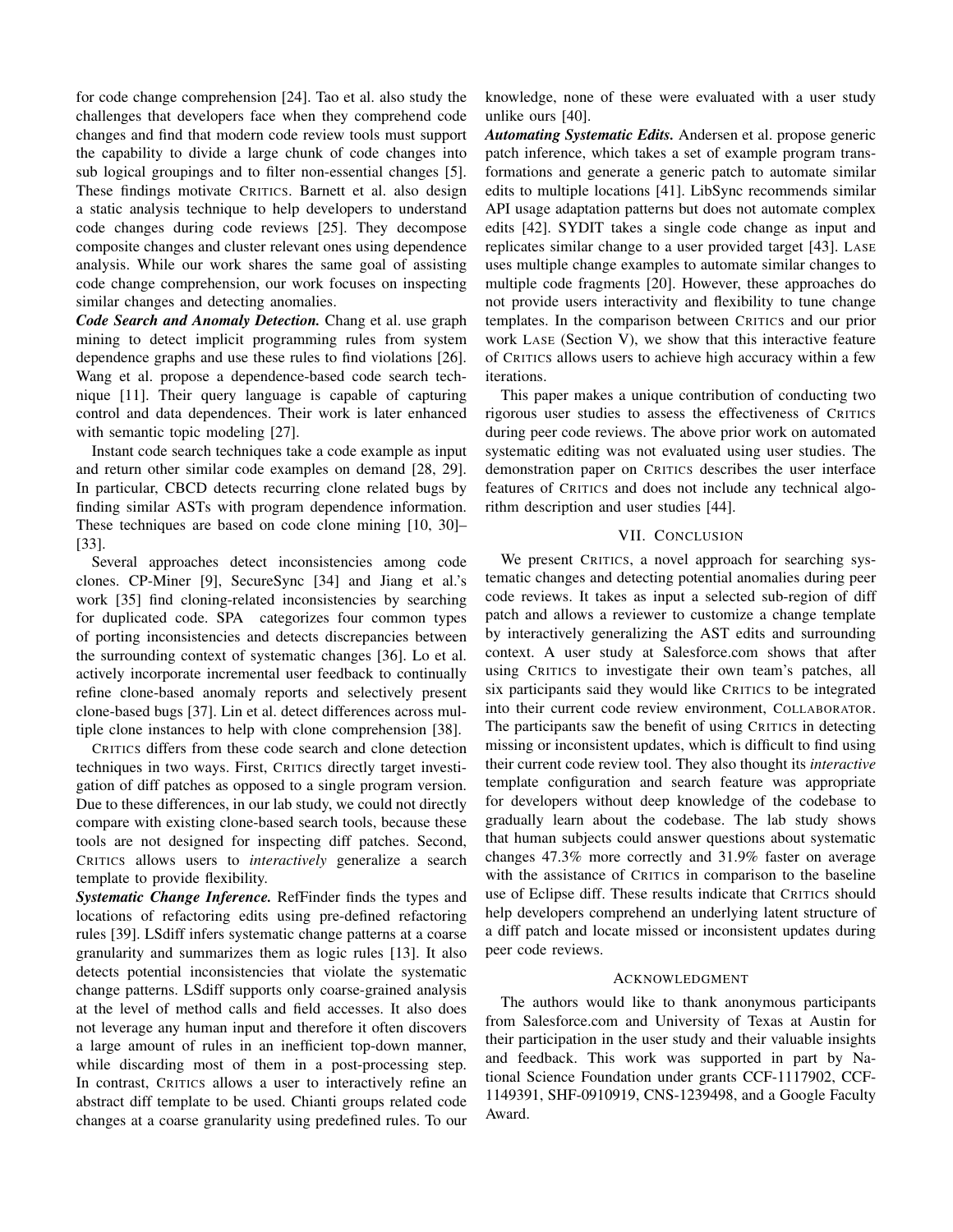#### **REFERENCES**

- [1] A. F. Ackerman, L. S. Buchwald, and F. H. Lewski, "Software inspections: An effective verification process," *IEEE software*, vol. 6, no. 3, pp. 31–36, 1989.
- [2] A. Dunsmore, M. Roper, and M. Wood, "Practical code inspection techniques for object-oriented systems: an experimental comparison," *IEEE software*, vol. 20, no. 4, pp. 21–29, 2003.
- [3] M. E. Fagan, "Design and code inspections to reduce errors in program development," *IBM Syst. J.*, vol. 38, no. 2-3, pp. 258–287, 1999, code inspection, checklist.
- [4] K. E. Weigers, *Peer reviews in software: a practical guide*. Boston, MA, USA: Addison-Wesley Longman Publishing Co., Inc., 2002.
- [5] Y. Tao, Y. Dang, T. Xie, D. Zhang, and S. Kim, "How do software engineers understand code changes?: an exploratory study in industry," in *Proceedings of the ACM SIGSOFT 20th International Symposium on the Foundations of Software Engineering*. ACM, 2012, p. 51.
- [6] A. Dunsmore, M. Roper, and M. Wood, "Object-oriented inspection in the face of delocalisation," in *ICSE '00: Proceedings of the 22nd International Conference on Software engineering*. New York, NY, USA: ACM, 2000, pp. 467–476, code inspection, code review, objectoriented, delocalized.
- [7] D. Dig and R. Johnson, "How do APIs evolve? a story of refactoring," *Journal of software maintenance and evolution: Research and Practice*, vol. 18, no. 2, pp. 83–107, 2006.
- [8] P. Tarr, H. Ossher, W. Harrison, and J. Stanley M. Sutton, "N degrees of separation: multi-dimensional separation of concerns," in *ICSE '99: Proceedings of the 21st International Conference on Software Engineering*. Los Alamitos, CA, USA: IEEE Computer Society Press, 1999, pp. 107–119.
- [9] Z. Li, S. Lu, S. Myagmar, and Y. Zhou, "CP-Miner: A tool for finding copy-paste and related bugs in operating system code." in *OSDI*, 2004, pp. 289–302.
- [10] T. Kamiya, S. Kusumoto, and K. Inoue, "CCFinder: A multilinguistic token-based code clone detection system for large scale source code." *IEEE Transactions on Software Engineering*, vol. 28, no. 7, pp. 654–670, 2002.
- [11] X. Wang, D. Lo, J. Cheng, L. Zhang, H. Mei, and J. X. Yu, "Matching dependence-related queries in the system dependence graph," in *Proceedings of the IEEE/ACM International Conference on Automated software engineering*, ser. ASE '10. New York, NY, USA: ACM, 2010, pp. 457–466. [Online]. Available: http: //doi.acm.org/10.1145/1858996.1859091
- [12] M. Martin, B. Livshits, and M. S. Lam, "Finding application errors and security flaws using pql: a program query language," in *OOPSLA '05: Proceedings of the 20th annual ACM SIGPLAN conference on Object oriented programming, systems, languages, and applications*. New York, NY, USA: ACM, 2005, pp. 365–383.
- [13] M. Kim and D. Notkin, "Discovering and representing systematic code changes," in *ICSE '09: Proceedings of the 2009 IEEE 31st International Conference on Software Engineering.* Computer Society, 2009, pp. 309–319.
- [14] S. Horwitz, T. Reps, and D. Binkley, "Interprocedural slicing using dependence graphs," in *Proceedings of the ACM SIGPLAN 1988 Conference on Programming Language Design and Implementation*, ser. PLDI '88. New York, NY, USA: ACM, 1988, pp. 35–46. [Online]. Available: http://doi.acm.org/10.1145/53990.53994
- [15] M. Pawlik and N. Augsten, "RTED: a robust algorithm for the tree edit distance," *Proceedings of the VLDB Endowment*, vol. 5, no. 4, pp. 334–345, 2011.
- [16] K. Zhang and D. Shasha, "Simple fast algorithms for the editing distance between trees and related problems," *SIAM journal on computing*, vol. 18, no. 6, pp. 1245–1262, 1989.
- [17] E. D. Demaine, S. Mozes, B. Rossman, and O. Weimann, "An optimal decomposition algorithm for tree edit distance," in *Automata, languages and programming*. Springer, 2007, pp. 146–157.
- [18] B. Fluri, M. Würsch, M. Pinzger, and H. C. Gall, "Change distillingtree differencing for fine-grained source code change extraction," *IEEE Transactions on Software Engineering*, vol. 33, no. 11, p. 18, November 2007.
- [19] C. B. Seaman, "Qualitative methods in empirical studies of software engineering," *IEEE Trans. Softw. Eng.*, vol. 25, no. 4, pp. 557–572, Jul. 1999. [Online]. Available: http://dx.doi.org/10.1109/32.799955
- [20] N. Meng, M. Kim, and K. McKinley, "Lase: Locating and applying systematic edits by learning from examples," in *ICSE '13: Proceedings of 35th IEEE/ACM International Conference on Software Engineering (Accepted)*. IEEE Society, 2013, p. 10 pages.
- [21] J. Park, M. Kim, B. Ray, and D.-H. Bae, "An empirical study of supplementary bug fixes," in *MSR '12: The 9th IEEE Working Conference on Mining Software Repositories*, 2012, pp. 40–49.
- [22] P. C. Rigby, D. M. German, and M.-A. Storey, "Open source software peer review practices: a case study of the apache server," in *ICSE '08: Proceedings of the 30th International Conference on Software engineering*. New York, NY, USA: ACM, 2008, pp. 541–550. [Online]. Available: http://flosshub.org/sites/flosshub.org/files/p541-rigby.pdf
- [23] P. C. Rigby and C. Bird, "Convergent contemporary software peer review practices," in *Proceedings of the 2013 9th Joint Meeting on Foundations of Software Engineering*. ACM, 2013, pp. 202–212.
- [24] A. Bacchelli and C. Bird, "Expectations, outcomes, and challenges of modern code review," in *Proceedings of the 2013 International Conference on Software Engineering*. IEEE Press, 2013, pp. 712–721.
- [25] M. Barnett, C. Bird, J. Brunet, and S. K. Lahiri, "Helping developers help themselves: Automatic decomposition of code review changesets," in *Proceedings of the 2015 International Conference on Software Engineering*. IEEE Press, 2015.
- [26] R.-Y. Chang, A. Podgurski, and J. Yang, "Discovering neglected conditions in software by mining dependence graphs," *Software Engineering, IEEE Transactions on*, vol. 34, no. 5, pp. 579–596, Sept 2008.
- [27] S. Wang, D. Lo, and L. Jiang, "Code search via topic-enriched dependence graph matching," in *Reverse Engineering (WCRE), 2011 18th Working Conference on*. IEEE, 2011, pp. 119–123.
- [28] M.-W. Lee, J.-W. Roh, S.-w. Hwang, and S. Kim, "Instant code clone search," in *Proceedings of the eighteenth ACM SIGSOFT international symposium on Foundations of software engineering*. ACM, 2010, pp. 167–176.
- [29] J. Li and M. D. Ernst, "CBCD: Cloned buggy code detector," in *Proceedings of the 2012 International Conference on Software Engineering*. IEEE Press, 2012, pp. 310–320.
- [30] J. Jang, A. Agrawal, and D. Brumley, "Redebug: Finding unpatched code clones in entire os distributions," in *Security and Privacy (SP), 2012 IEEE Symposium on*. IEEE, 2012, pp. 48–62.
- [31] L. Jiang, G. Misherghi, Z. Su, and S. Glondu, "Deckard: Scalable and accurate tree-based detection of code clones," in *ICSE '07: Proceedings of the 29th International Conference on Software Engineering*. Washington, DC, USA: IEEE Computer Society, 2007, pp. 96–105.
- [32] T. T. Nguyen, H. A. Nguyen, N. H. Pham, J. M. Al-Kofahi, and T. N. Nguyen, "Graph-based mining of multiple object usage patterns," in *ESEC/FSE '09: Proceedings of the the 7th joint meeting of the European software engineering conference and the ACM SIGSOFT symposium on The foundations of software engineering*. New York, NY, USA: ACM, 2009, pp. 383–392.
- [33] X. Yan and J. Han, "Closegraph: mining closed frequent graph patterns," in *Proceedings of the ninth ACM SIGKDD International Conference on Knowledge discovery and data mining*. ACM, 2003, pp. 286–295.
- [34] N. H. Pham, T. T. Nguyen, H. A. Nguyen, and T. N. Nguyen, "Detection of recurring software vulnerabilities," in *Proceedings of the IEEE/ACM International Conference on Automated software engineering*, ser. ASE '10. New York, NY, USA: ACM, 2010, pp. 447–456. [Online]. Available: http://doi.acm.org/10.1145/1858996.1859089
- [35] L. Jiang, Z. Su, and E. Chiu, "Context-based detection of clone-related bugs," in *ESEC-FSE '07: Proceedings of the the 6th joint meeting of the European Software Engineering Conference and the ACM SIGSOFT symposium on The foundations of software engineering*. New York, NY, USA: ACM, 2007, pp. 55–64.
- [36] B. Ray, M. Kim, S. Person, and N. Rungta, "Detecting and characterizing semantic inconsistencies in ported code," in *Automated Software Engineering (ASE), 2013 IEEE/ACM 28th International Conference on*, Nov 2013, pp. 367–377.
- [37] D. Lo, L. Jiang, A. Budi *et al.*, "Active refinement of clone anomaly reports," in *Software Engineering (ICSE), 2012 34th International Conference on*. IEEE, 2012, pp. 397–407.
- [38] Y. Lin, Z. Xing, Y. Xue, Y. Liu, X. Peng, J. Sun, and W. Zhao, "Detecting differences across multiple instances of code clones." in *ICSE*, 2014, pp. 164–174.
- [39] K. Prete, N. Rachatasumrit, N. Sudan, and M. Kim, "Template-based reconstruction of complex refactorings," in *2010 IEEE International Conference on Software Maintenance*, 2010, pp. 1 –10.